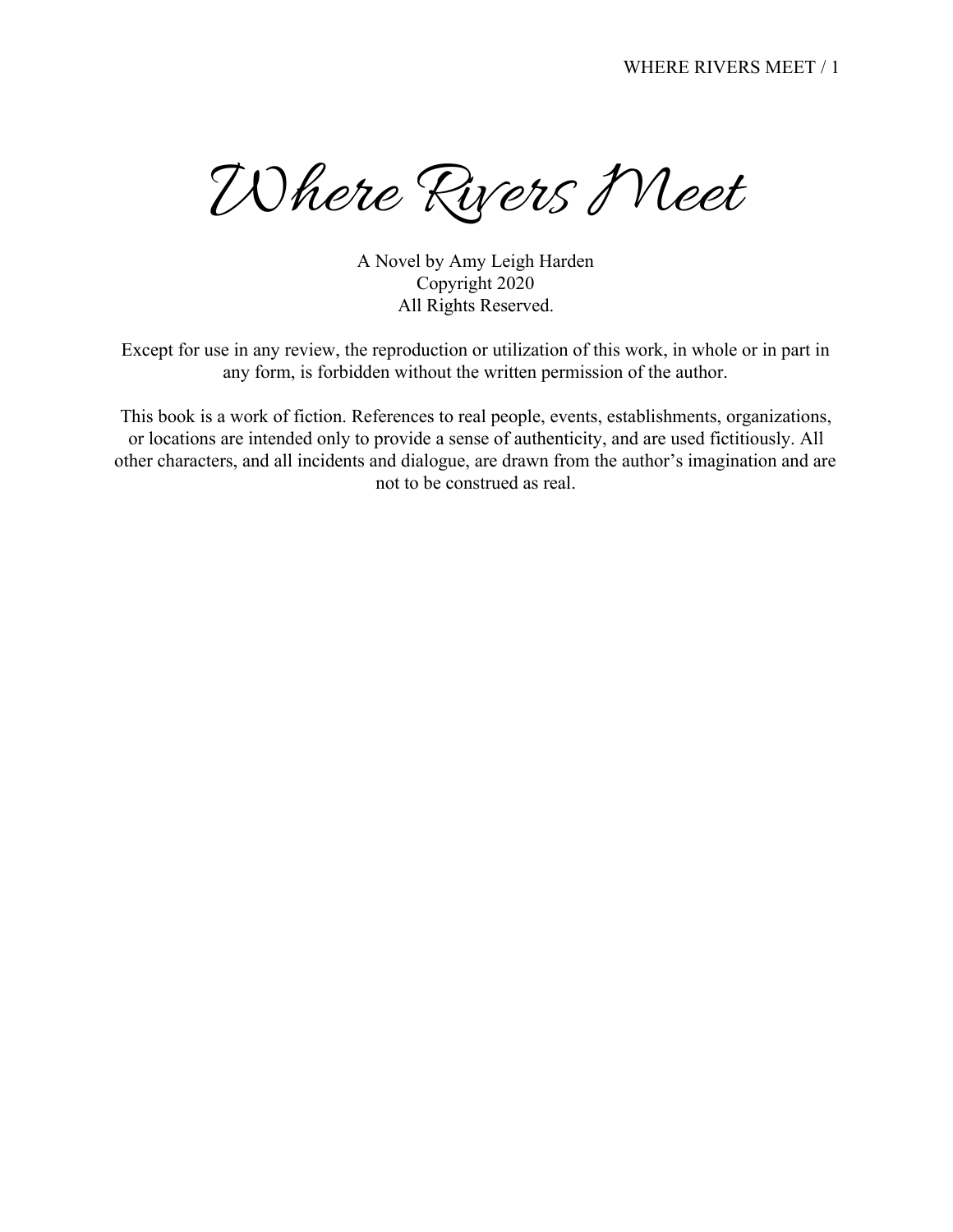## Chapter One

## September 1956

Max Fahey glanced toward the pub's door as it opened, letting in a flash of sunlight and a girl. A woman. She set her suitcase on the floor and leaned on the bar to speak with the bartender. From the corner table he couldn't see her face, only her figure and blonde hair pulled into a bun. The severe hairstyle didn't hide her youth.

John Howard-Smith turned to follow Max's gaze. "What's caught your attention?"

Max looked back to his half-empty pint of beer. "Nothing."

"Sure. Nothing." John took a swig of his own beer. "'Nothing's' cute. Curvy."

Max snuck another glance. He couldn't place it but there was a familiarity to her. If she'd turn, he could see her face.

"Go talk to her. Offer to buy her a drink. Offer to carry her suitcase." John gave him an encouraging smile and the lines around his eyes deepened.

Max shook his head. "I'd be the worst boyfriend and a crappier husband."

He'd been making the same argument for year.

"I'm not suggesting you propose to the girl. Go talk to her."

"Did Aggie put you up to matching making for me?"

The phrase 'Shrewsbury School' floated over from the bar. Max and John turned in unison toward the bar. The bartender pointed at them and the woman followed his finger with her eyes.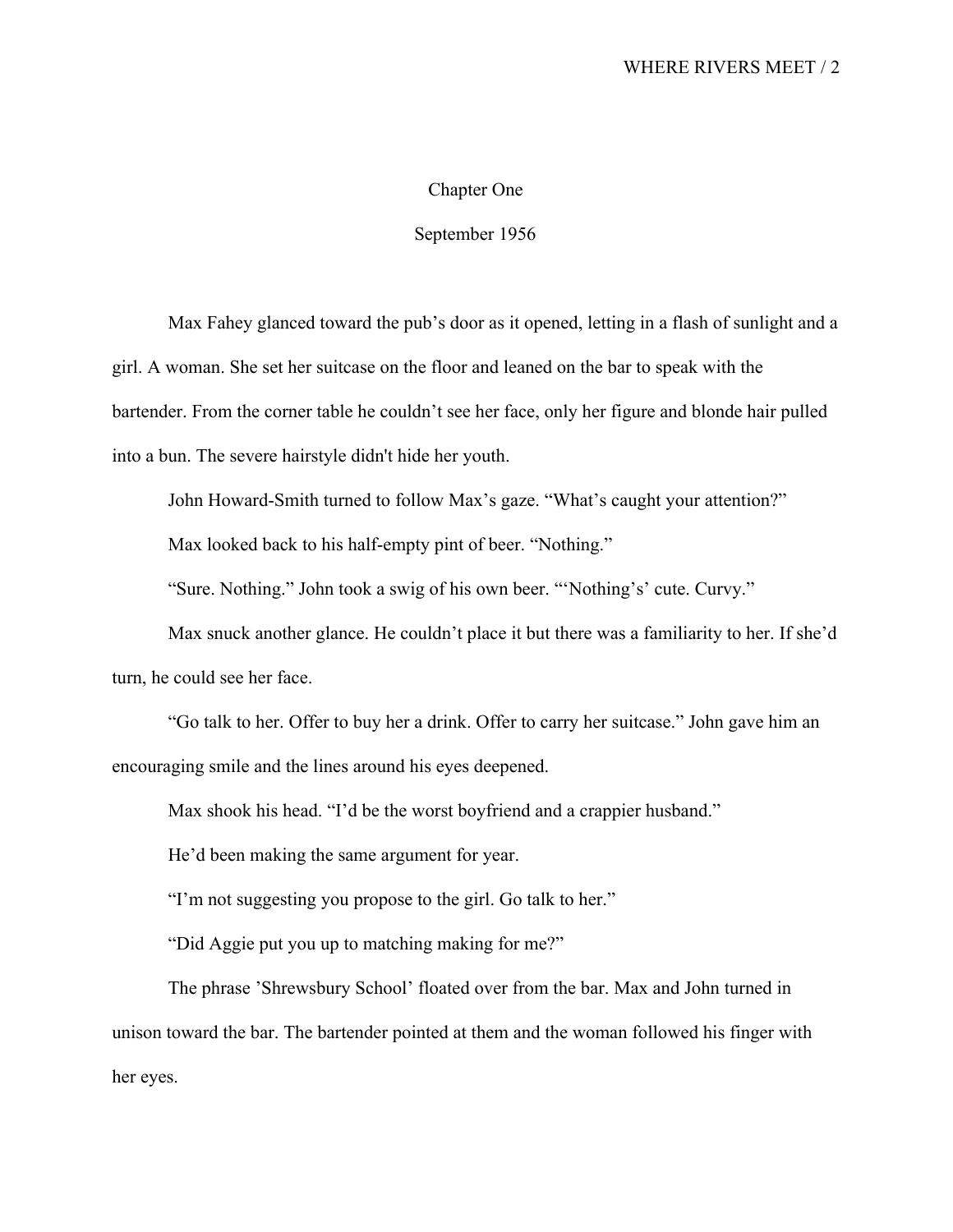"She's asking directions to the school." The bartender called over.

Even after ten years, Max recognized Frances. A matronly bun replaced the victory rolls she wore in high school, but he'd know her heart-shaped face and grey eyes, big and serious behind her glasses, anywhere.

Frances MacArthur.

Max raised his glass and gave her a ghost of a smile.

Frances's mouth moved but Max couldn't hear her words. She backed away from the bar and reached down to grab her suitcase. Her eyes never left Max's until she turned and ran.

The door slammed behind her.

"What was all about?" John asked.

Max glanced at his wristwatch. Half past. She must've arrived by the 1:10 train.

Frances MacArthur -- his own personal harbinger of doom.

John turned in his chair to look at the now shut door. "What are you staring at now?"

"What?"

"Are you all right?"

Max hid his shaking hand under the table. What was he going to do? His life was calm and happy in England. Frances would ruin everything.

"You look ill." John leaned in closer. "How many pints have you had?"

"Only one." Max willed his hand to be steady and picked up the glass. He swirled the amber liquid around watching the foam circle the glass.

Damn her.

Why did Fate send Frances to Shrewsbury? And to the school where he taught.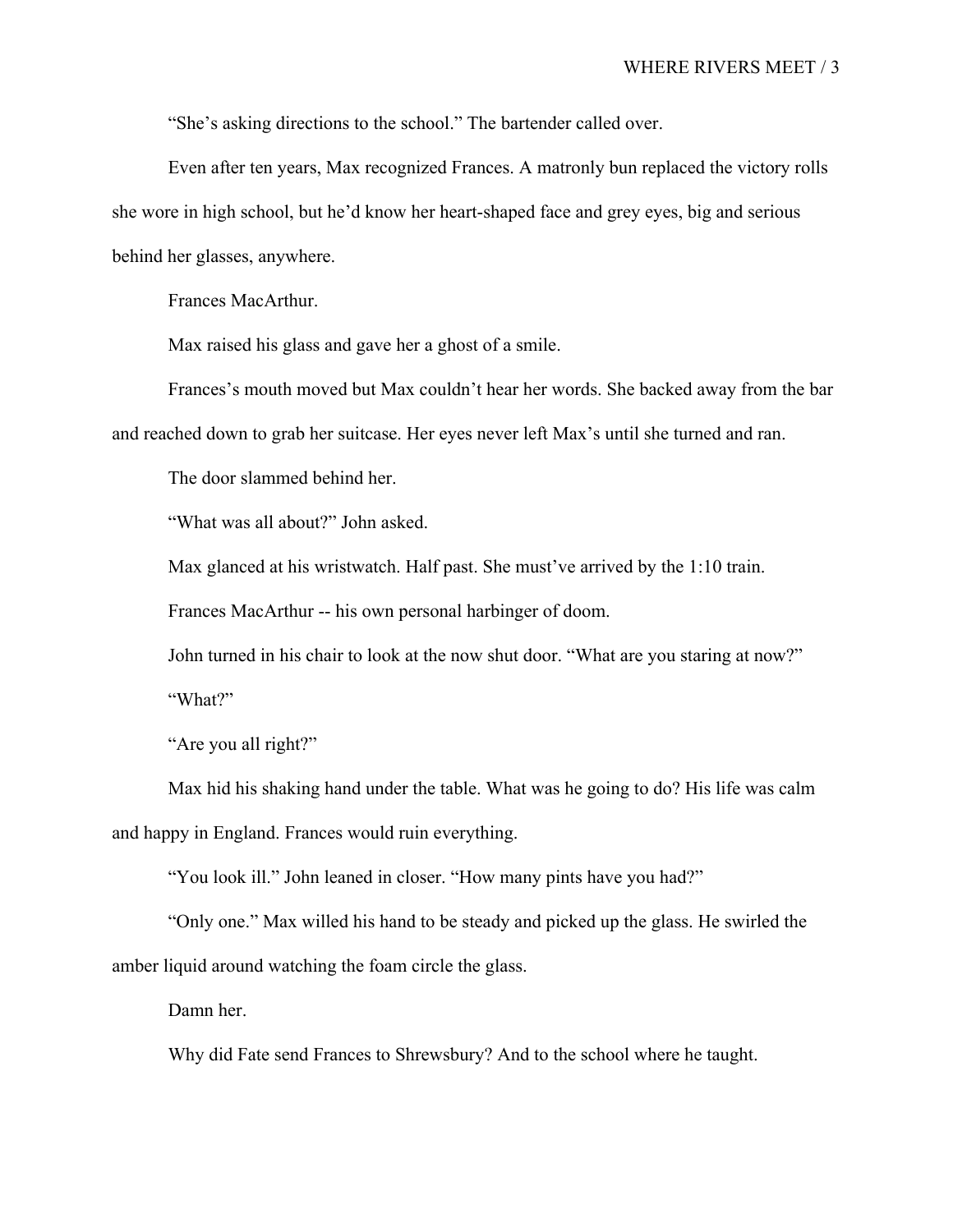Of all the schools in all of England…

"She's the new mathematics teacher," Max said.

"How do you know that?"

"She's the American we're expecting to teach. MacArthur is a common enough last name. It never occurred to me…"

"Except she's not a man. The headmaster will be surprised." John chuckled.

Frances was probably already up at the school discovering she wasn't wanted. What then? She'd be on her way back to London on the 4:40 train.

But she'd seen him.

Would she say anything?

All he had to do was sit in the pub until she got back on the train. Then she'd be gone back home to Atchison, if Atchison was still her home. It'd been ten years. After all this time if anybody was looking for him they would have found him. He'd long assumed nobody was looking.

But he owed Frances.

"John." Max swilled the rest of his beer. "I've got to go."

"Go? Where to?"

"To be a knight-errant."

#

Max paused for a moment outside the door to the headmaster's office. Frances's suitcase and hat box sat on the floor beside the empty secretary's desk. Once he knocked, he was involving himself in problems that were none of his concern. Did he really want to get involved?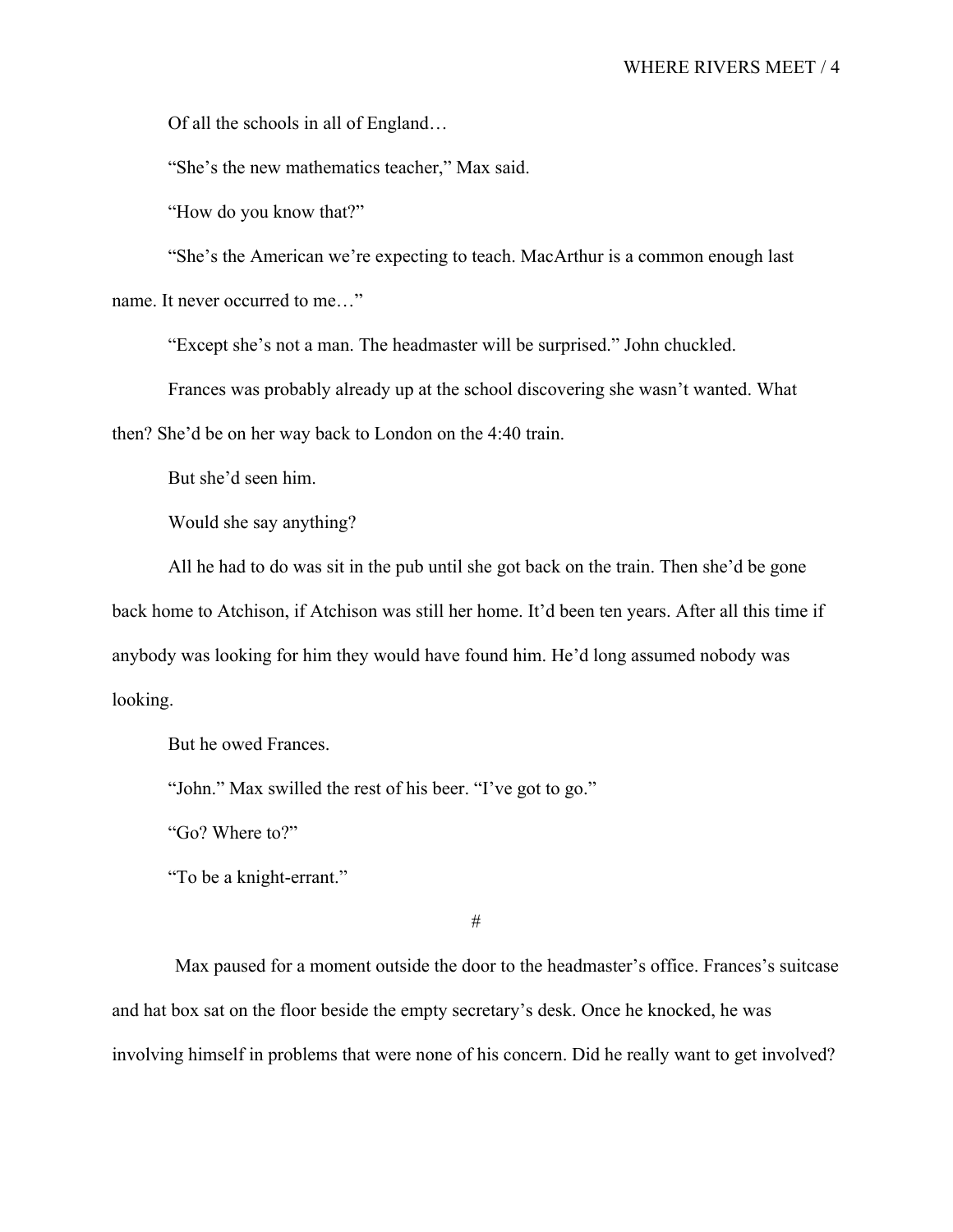He knocked twice on the door, and the low voices within the room quieted. Nobody dared to interrupt the headmaster when he was having a closed-door meeting. Max was friends with John and Aggie, two of the headmaster's least favorite teachers, so he didn't suffer any misapprehension that the headmaster was fond of him. But the man wasn't a total tyrant. Besides, Max couldn't be fired without the approval of the board.

The door swung open and Frances stood in the office. He recognized her expression from when they were young. A brave face and a quivering chin. She'd be crying within five minutes.

"Miss MacArthur. How do you do?" Max held out a hand, and she shook it for the briefest of moments before dropping it.

She took a step back.

"Are you surprised to see me?" he asked. Surprised wasn't the word to describe her expression. Terrified was more like it.

She took another step closer to the headmaster's desk and further from Max. "What are you doing here?"

"I teach here. Literature." He shut the door behind him and turned to the headmaster. "How do you do, sir?"

Headmaster Glenfirth sat at his desk with stooped shoulders and a scowl. Students thought the headmaster was close to ninety. In actuality he wasn't yet seventy.

"This interruption is rude. What is this about, Mr. Fahey?" Glenfirth asked.

"I want to help."

"Your help is not needed."

"In the staff meeting this morning we discussed the new geometry teacher. From the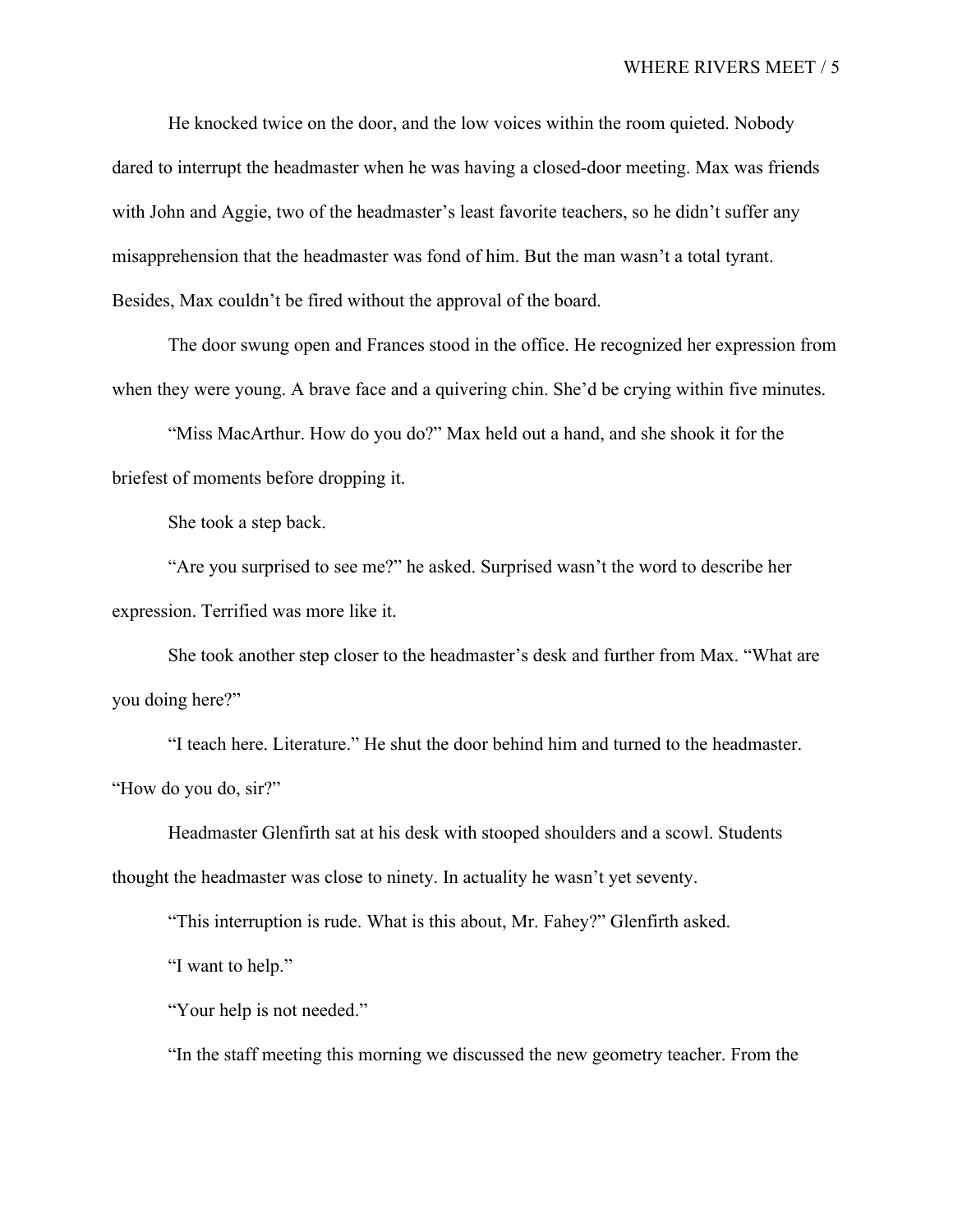States. Everyone expected someone…" Max glanced at Frances standing rigid with her hands clasped in front of her. "Someone older."

"I expected a man!"

"That too," Max said.

"What is your interest in this?" the headmaster asked.

"Miss MacArthur and I went to school together. Back in the States."

"You see the present dilemma with the situation as it is then."

"Is there a dilemma? We need a geometry teacher and now we've got one." Max snuck another look at Frances. He'd never known her to keep quiet for so long. She'd changed more than he could've imagined.

"The teachers at Shrewsbury are men," Glenfirth said.

"That's tradition, not a rule. Mrs. Howard-Smith is one of our best teachers." Max spoke without thinking. Dragging Aggie into the fray wouldn't help. The mere mention of her name was nails on the chalkboard to the headmaster.

"Are we to change four hundred years of tradition because of this girl, Mr. Fahey?"

"Tradition versus expediency. We need a teacher."

"I have six years' experience teaching." Frances' voice trembled.

"I need a man!"

Max and Frances would both be looking for a job if Max voiced the irreverent quip that came into his mind.

The headmaster grabbed a folder off his desk and held it up. He flipped through the contents. "Two letters of recommendation. Neither list her gender. She is only referred to as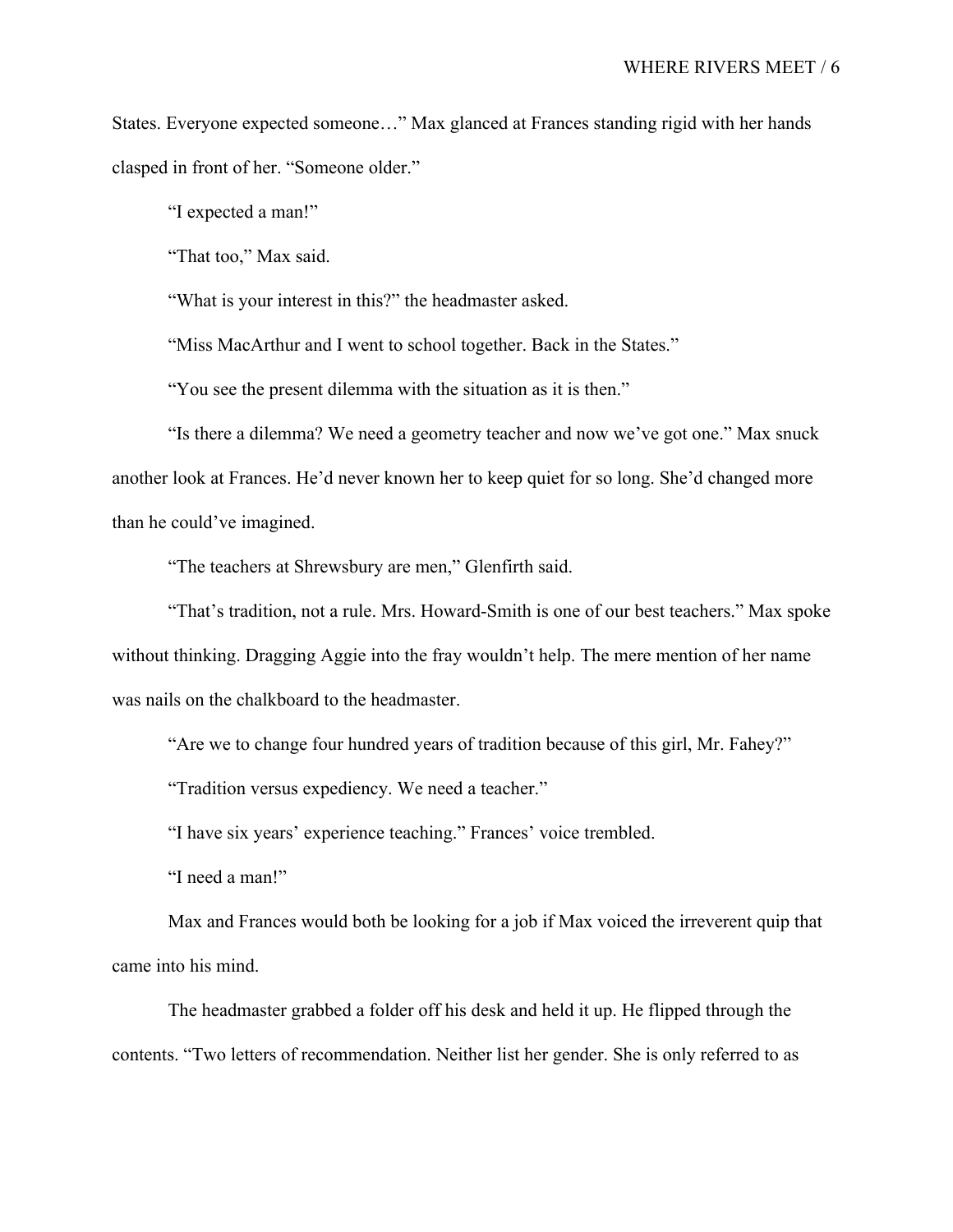Frances. Which is a man's name."

"When it's spelled with an 'i', not an 'e'." Frances put her hands on her hips.

For a split second he was back in Atchison with Frances standing on her front porch lecturing him over some indiscretion. Laziness, probably. A sin she detested. He had to hide a smile behind his hand. Was Frances making him homesick after ten years?

The headmaster slipped on half-moon reading glasses and scanned another page from the folder. He pointed to the top of her transcript with one brittle fingernail. "There's no gender listed. Possibly a deliberate attempt to conceal her gender."

"Deliberate? Vassar is an all-girls' school," Frances said.

"How can we be expected to know every obscure American school?"

"Obscure? Vassar?" Frances turned to Max. He could see her internal battle — put the headmaster in his place or try to keep the job. She took a breath.

Max handed the transcript back to the headmaster. "She took women's tennis for two semesters." Max forced himself not to laugh. If he laughed, the headmaster might punch him and the temptation to punch back would be hard to resist. Punching Glenfirth would right a dozen wrongs over the previous years.

"It appears a mistake was made by the school." The headmaster admitted grudgingly and slipped his glasses into his pocket.

Max bit his cheek to keep from grinning.

The headmaster walked around to the front of his desk. "Miss MacArthur, did you realize this was a boys' school when you submitted your application?"

She shook her head. "I didn't even realize it was a boarding school."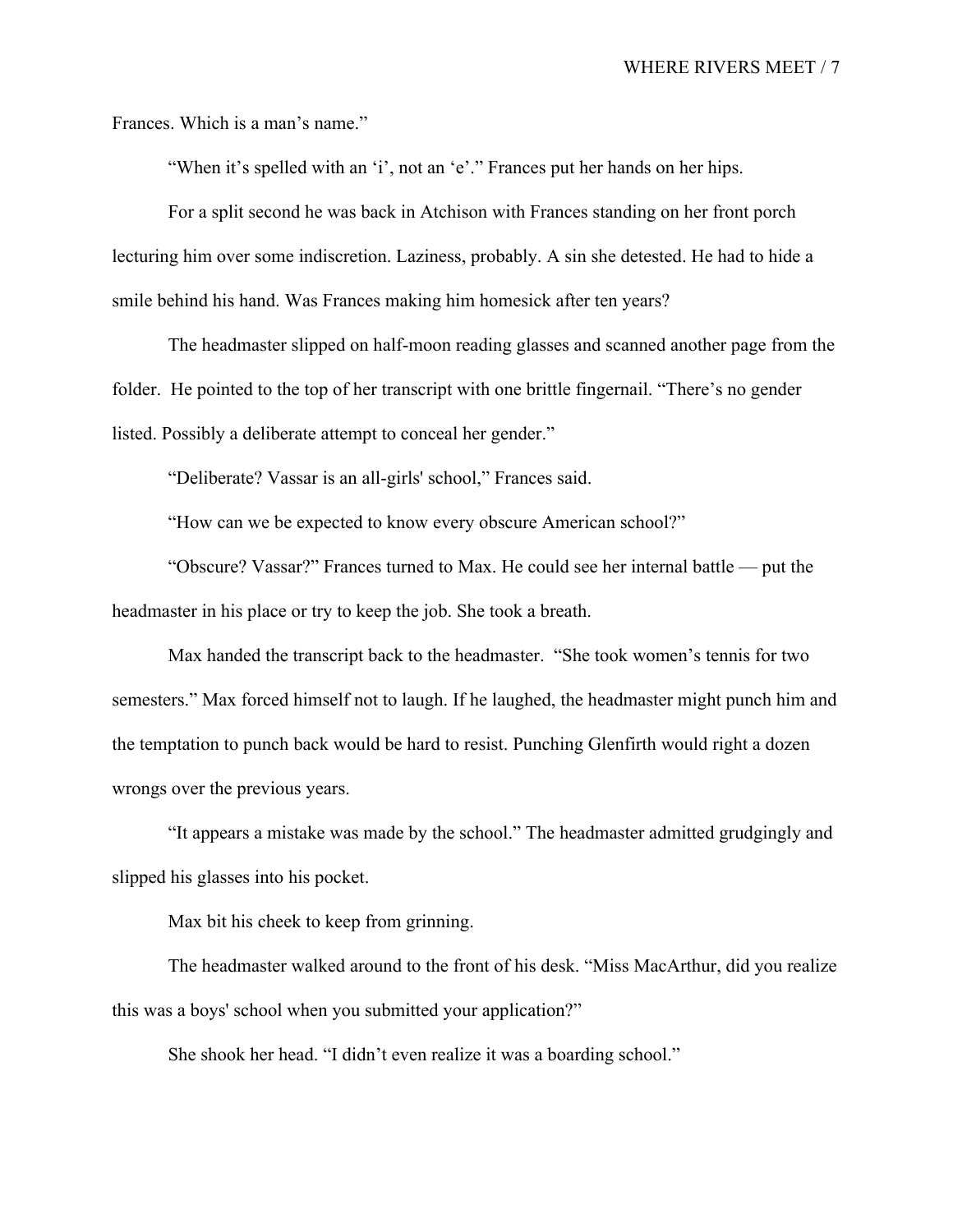"Mrs. Howard-Smith was here before my time. I'm not prepared to make exceptions—" "For a highly qualified math teacher?" Max tapped her letter of recommendation. "Irrelevant."

"What will the board of directors think when school starts and we're short one teacher? Again." Max tucked his hands into his trouser pockets. Bringing up the board was a calculated risk. Classes started in a week and parents would complain loudly to the board if Shrewsbury didn't have a geometry teacher on staff.

The headmaster's scowl deepened, and he narrowed his eyes. "Miss MacArthur may stay until the Christmas break."

Frances' face lit up. Ten years hadn't taught her subtlety.

"I'll find a replacement by Christmas," the headmaster said.

"Thank you, sir." Frances took his hand and shook it.

The headmaster patted her hand and pulled his back. He opened the top drawer to his desk and produced a key ring. "Since you and Mr. Fahey seem to be acquaintances of long standing, he can show you to your quarters."

A grimace replaced Frances's smile. "Max and I…Mr. Fahey, that is… we aren't friends."

The headmaster dropped the keys into Max's hand, then busied himself with a stack of forms on his desk.

"I…" Frances turned to Max and took a step back.

Was she going to insist on holding onto old grievances?

"Let me show you where your rooms are," Max said.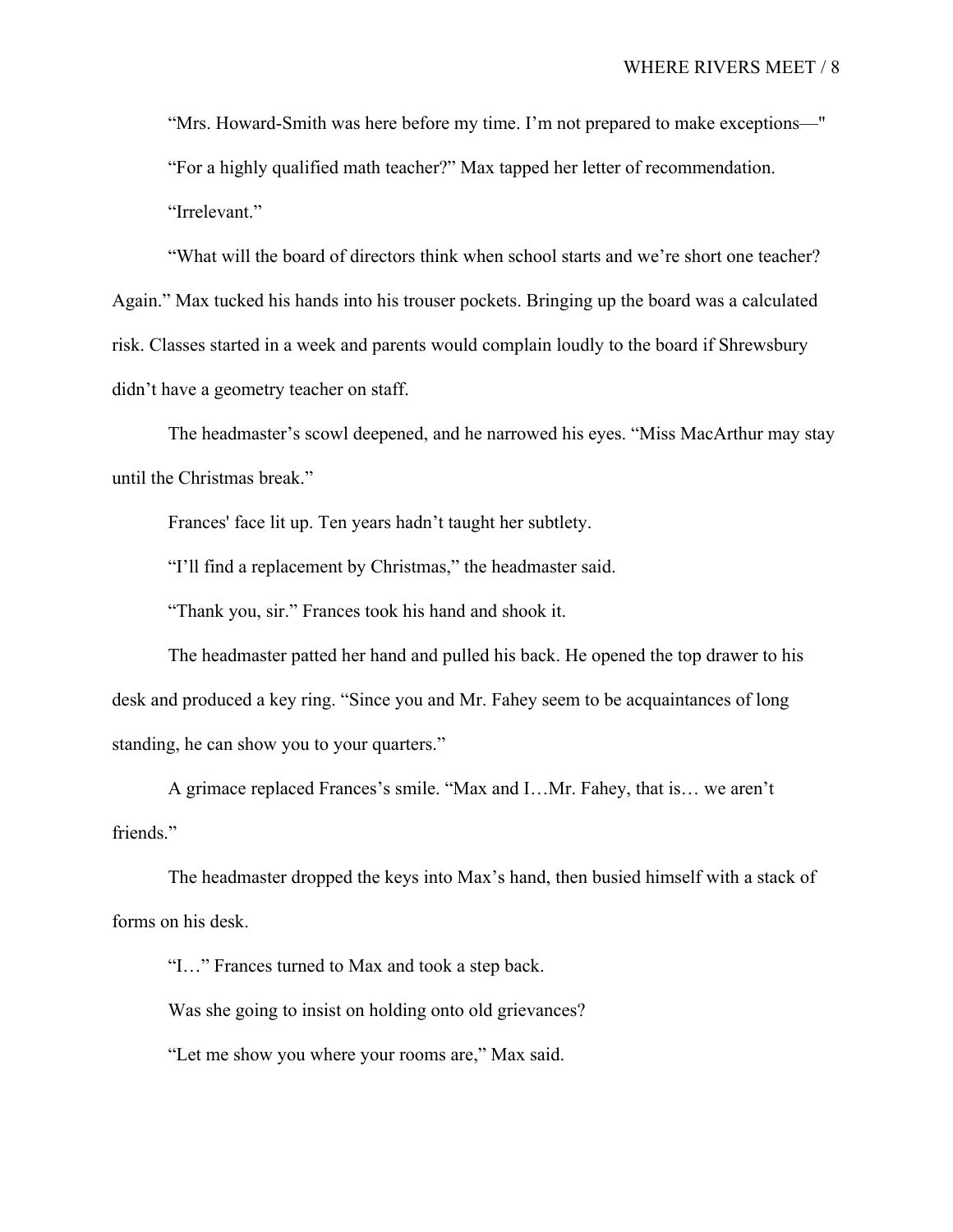Why had he embroiled himself in her affairs? If he'd kept his mouth shut, he would've been able to rid himself of the problem more easily. But she would have gone straight back to the States and blabbed where he was. Then there would be trouble on his doorstep.

He'd have to talk to her.

He'd have to explain.

#

"I can carry my own bags, thank you." Frances reached to take her suitcase from Max and grabbed his hand in her haste. She pulled back. How much more humiliation did England have in store for her today?

Max held the door to the hallway open. "Miss MacArthur—"

"Don't start any of that "Miss MacArthur" nonsense. It sounds stupid coming from you." Frances walked by his side down the hallway. "Not as stupid as calling you 'Mr. Fahey' though."

"I'll tell everyone not to call me Mr. Fahey. At least when you're around. Don't know how that'll go over with the students."

Unbelievable. He was teasing her.

Why did she want to laugh?

She should be terrified.

She took a breath and forced herself to look haughty. "I have no intention of being your friend."

Max stopped and turned to her. "Do you think I want you here?"

"If you hadn't gotten involved—"

"I pay my debts, Frances. If anyone asks, we went to high school together. Nothing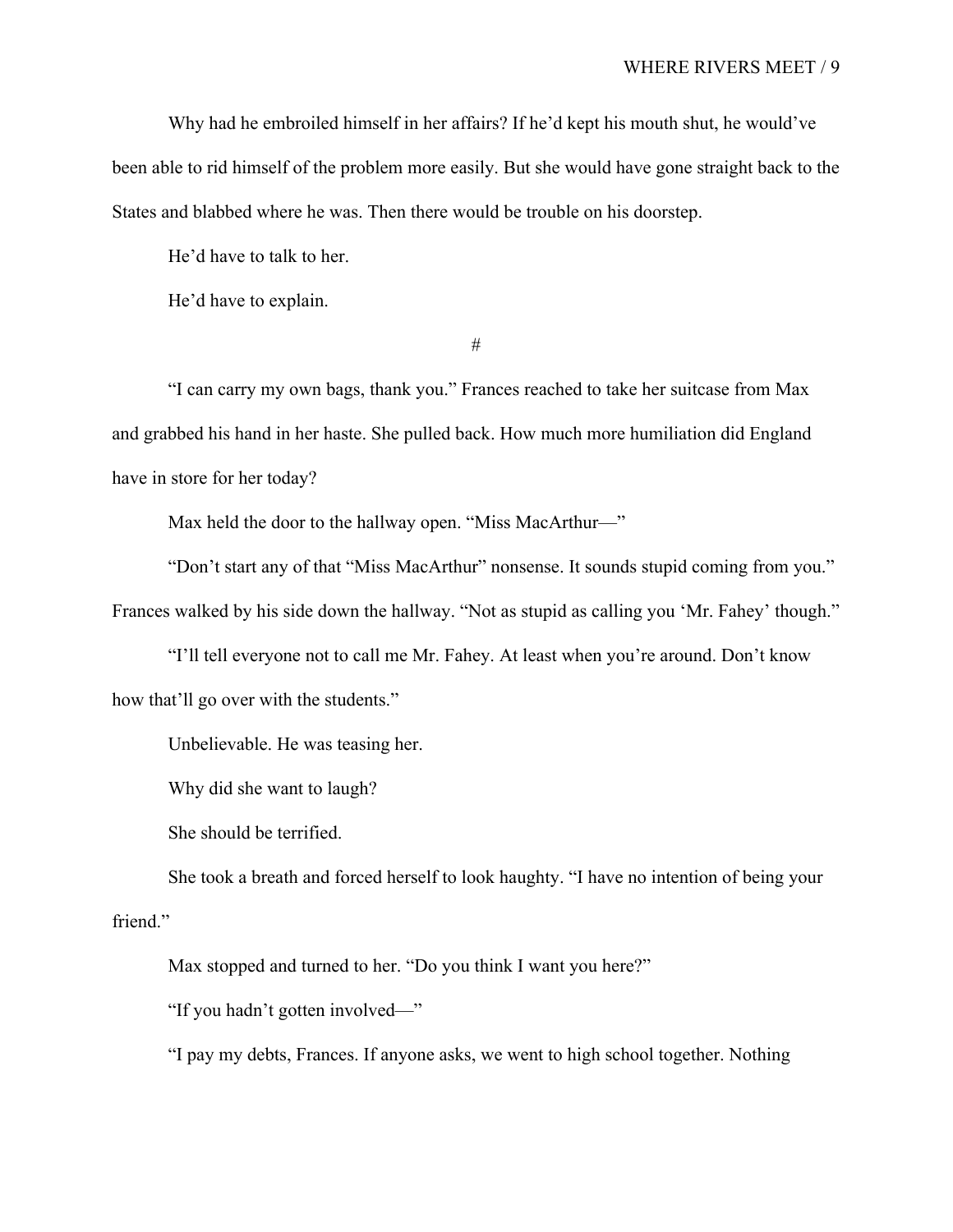more."

"There is nothing more." She followed Max out the royal blue double doors of the administration building. They cut across the green lawn of the courtyard. "Who knows you're here?"

"You know I'm here. If my intention was to hide, then I'm not trying very hard."

"That's a witty remark that says nothing of substance."

"Let's get out of the open air where all my colleagues can hear us. We can have a nice row in private. Your rooms aren't far."

"Is that what we are to have?" Frances was proud of her response. She sounded disinterested, much more a woman of the world. Certainly not an unworldly girl from the Midwest. And certainly not a girl scared of him.

In the sunlight with Max walking beside her like they were on holiday together it seemed unreal that he'd played the starring role in her nightmares for the last ten years.

He turned down the path away from the chapel. "Your classroom will be in this building to the left." He nodded toward an imposing brick building. "Unfortunately for you."

Frances counted a dozen chimneys as they walked by. "Why unfortunately?"

"My classroom is there as well."

One of those windows might be her classroom. She hoped it would overlook the river. Or at least the courtyard. She wouldn't ask Max which window was hers. She didn't want him to know how excited she was.

"Faculty housing is around the corner." He pointed with his free hand to a squat brick building down the path.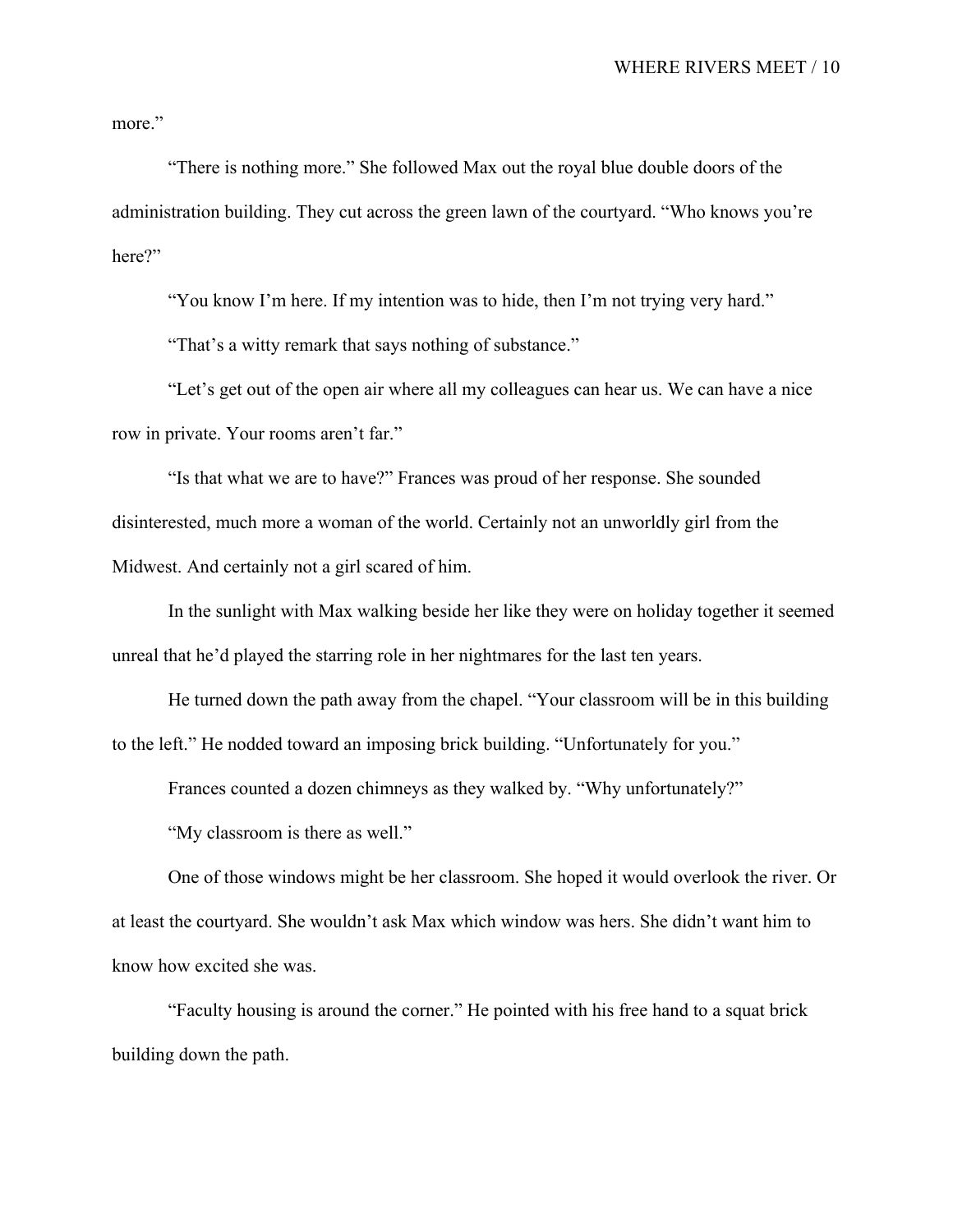It was less grand than the main building or the chapel, but Frances couldn't wait to see inside. Bushes of pale pink roses lined the three steps up to the door. The scene was something out of a dream.

"Is this where you live?" She glanced to Max.

"There's a duplicate of this building behind the chapel. That's where I live."

Frances sighed in relief. The school building was four stories tall, perhaps if their classrooms weren't close, then there'd be little chance of running into him coming and going. She might not see him at all.

They walked into a small entranceway and down a narrow hallway with brass sconces and burgundy carpet. Frances counted the doors. Her apartment was six doors down on the left. Flat. They called it a flat, not an apartment. She'd have to remember that.

Max opened the unmarked door with a key and stood aside to allow her to enter.

"I'll take my bag, thank you." Frances reached for her bag. He was crazy on top of everything else if he thought he was welcome in her apartment.

He pinched the bridge of his nose and closed his eyes. "Go in."

"Not with you." She shook her head and took a step further away.

"Bloody hell, Frances. Go in. I'm not going to eat you."

She shook her head. "No."

"I don't wish to fight in the corridors." He gestured toward the open door. He'd grown since she'd last seen him. He was taller and less willowy. His nearly black hair was neatly parted on the side and longer than Frances remembered — he'd sported a crew cut in school. His tweeds gave him a soft, scholarly look. In her memories he wore slacks and plaid shirts and a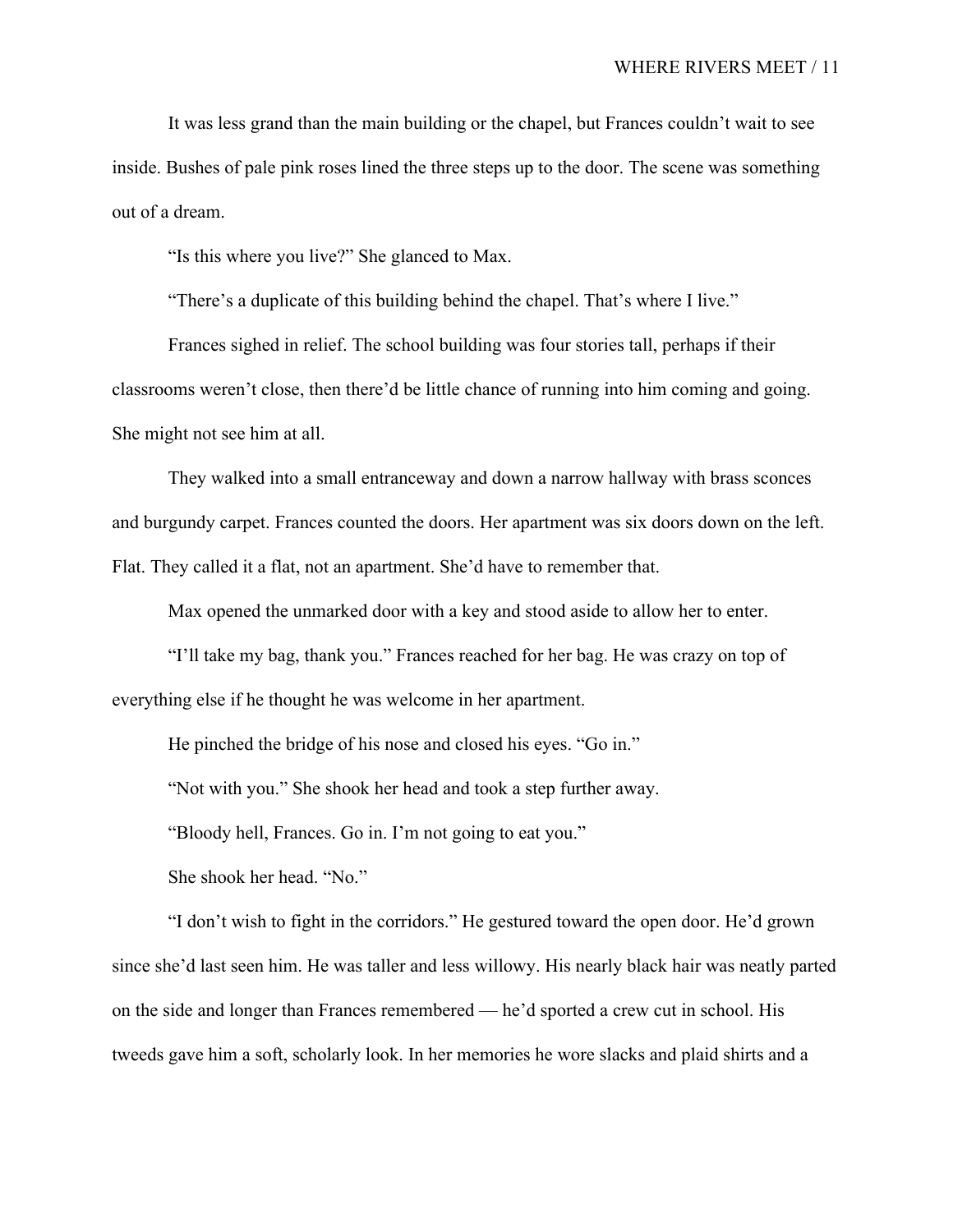letterman jacket. The resemblance to his father was unsettling.

Frances glanced up and down the hall and wondered if they were being watched. The hall appeared deserted but being unseen was the tactic of the successful busybody. She and Max had grown up seeing the best at work.

She had to remember he was a monster and couldn't be trusted. But looking at him in the hallway he seemed to simply be Max. The boy next door.

"I've already infuriated the headmaster. I'd rather not completely torpedo my career by screaming at each other in the hallway."

The headmaster knew Max was with her. What could he do to her? Nothing. She'd be safe enough. Frances took three quick steps and was in the small flat that would serve as her home for the next four months. She'd expected it to be home for longer but suddenly that was the least of her concerns.

A kitchen window provided a glimpse of the cricket fields. The living area boasted of little more than two chintz chairs beside a fireplace, a coffee table, and a writing desk in the corner with a chair borrowed from the kitchen table.

She ignored her unwelcome visitor and walked around.

"The char woman will have made sure it was clean," Max said.

Frances ran her fingers across the back of a kitchen chair. "You think I don't like it?" "It's small." He took her luggage to the bedroom.

"It's perfect."

"Do you think so?" He looked it over from the bedroom doorway.

"My standards aren't as haughty as yours, Mr. Fahey." Frances loved how tidy and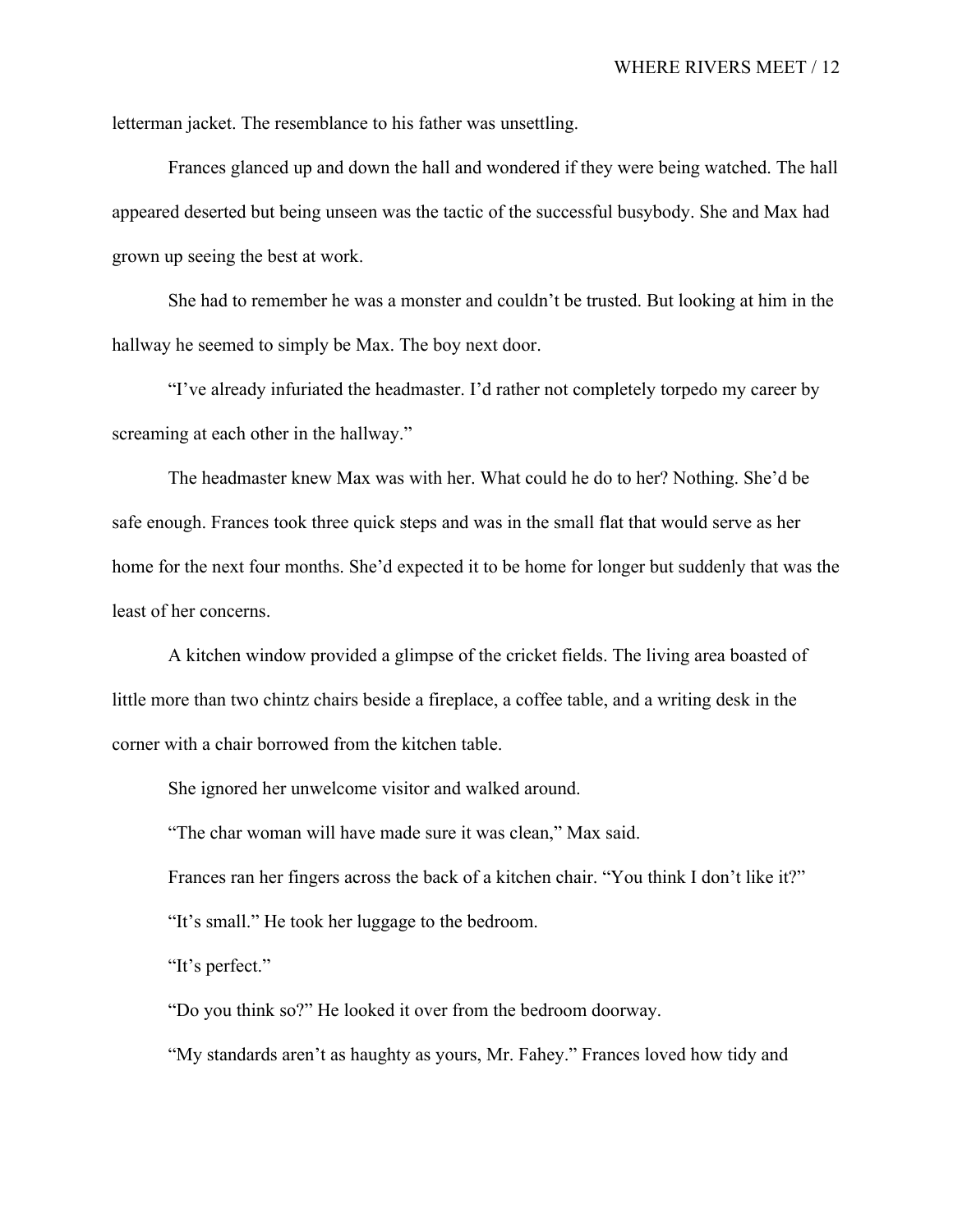compact everything was. "It's the first place I've had all to myself."

Max laughed. "I must show you the quarters I shared with two other teachers when I started. Then you can tell me how haughty I am."

They stared at each other across her living room. Frances never could stand awkward silences, but she didn't know how to start the conversation they needed to have. She needed his explanation. She needed to know why he'd killed Jackie.

"When you disappeared—"

"Disappeared?"

"Nobody knew where you went! You were at mass on Sunday, and then on Monday I looked for you on the way to school, but you were already gone." Frances turned away. She busied herself opening cabinets and peeking in. Tea. A few tins of soup. Crackers.

"I suppose I did disappear."

"Fleeing is more accurate, isn't it?" She crossed her arms and waited for his response. A denial. An explanation. A trite confession.

"Should I have tucked a farewell note under your door? I'd thought you of all people would've been happy to see me gone."

"Happy? You're a lunatic."

"Ok, happy was a poor choice of words." He tucked his hands into his pockets and grimaced.

"Do you know how many nights I lay in bed thinking about you?"

"Did you?" Max looked up sharply with an uncertain smirk.

"Not like that! You're the last man I'd think about in bed." Her face burned. Poor choice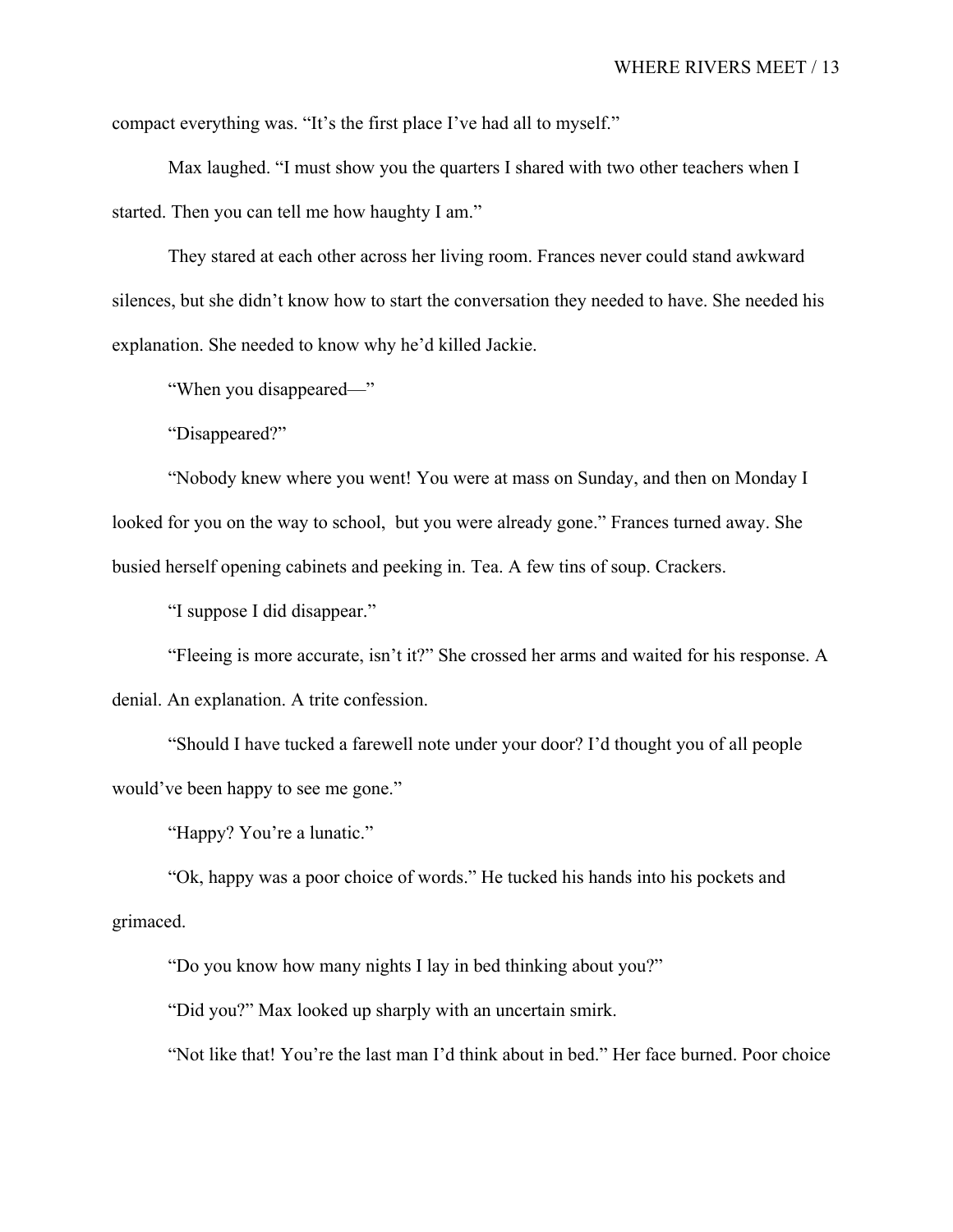of words indeed! The more she said, the worse it got.

"Frances. I'm sorry. My apology's ten years overdue."

He was a madman. How dare he apologize away murder. She hated how he could stand there calmly and contritely while she raged inside. She blinked back tears. For years dark-haired men had crept up on her in her nightmares. In the brightly lit kitchen with the cheery vase of mums on the table all she felt was anger.

 She took a deep breath and exhaled. Yelling wouldn't get her answers. "Where did you go?"

"We came to England. I finished school. Studied the classics at Cambridge. Then I came back here to teach." He leaned against the icebox and picked at his nails. "One of us should make tea."

"I don't know how. If you want tea, you'll have to find it elsewhere." She gave him an excuse to leave.

"Is it possible I can do something Frances MacArthur can't? Doesn't seem possible."

If there was a touch of sarcasm to his voice, she couldn't detect it. He sounded nervous and when he dropped the tea canister off the shelf, she was convinced.

How stupid of him to be nervous. He was the dangerous one.

Max set a kettle on the stove and lit the gas burner. Frances watched him measure a spoon of tea into the pot. She tried to imagine him hurting Jackie but the picture wouldn't form in her mind. The memories of him curled up with a book in his bedroom window or sitting on Carl's front porch laughing were all her mind could see.

Max placed the tin of shortbread on the table with a pot of tea and a little tray of cream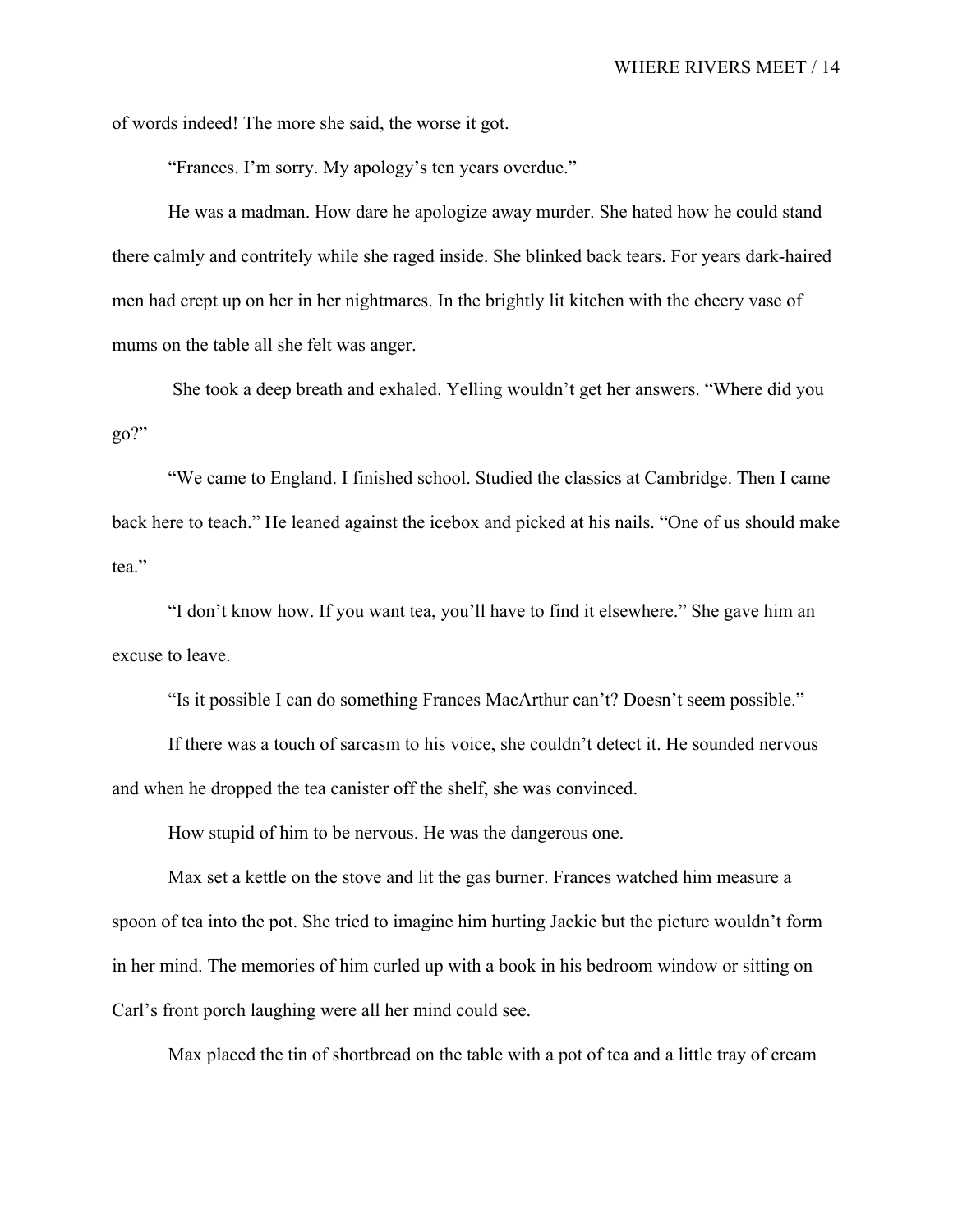and sugar. He sat across from her and poured the dark liquid into his teacup. She watched as he dropped in a cube of sugar and a splash of milk and did the same.

"You look exactly like your father." She stirred her tea, watching the milk swirl and then disappear.

Max froze for a moment, spoon hovering above his tea, before setting it to the side on his saucer. "Do I still? Is that a compliment?"

It hadn't been intended as a compliment; she'd said it to break the silence.

"Have you gotten sick of hearing how much you resemble your father?" Frances asked.

"Nobody has said that to me for quite some time."

"You sound so British."

"Only to a Yank. The students still call me the American teacher."

"Why did you stand up for me with the headmaster? He's not happy to have me here."

Max sipped his tea and the cup rattled when he set it back in the saucer. "He doesn't like me regardless."

"Once again…that doesn't answer the question."

"You and I both know I owe you."

The intensity in Max's eyes startled her, and Frances looked away. She didn't want to talk about it. Or hear his excuses. Or have him here at all. Maybe she shouldn't be here. She wasn't wanted. All she had to do was ask, and her parents would wire her money. She could catch the next ship home.

Had it been a mistake to come to England?

She needed time alone. To think.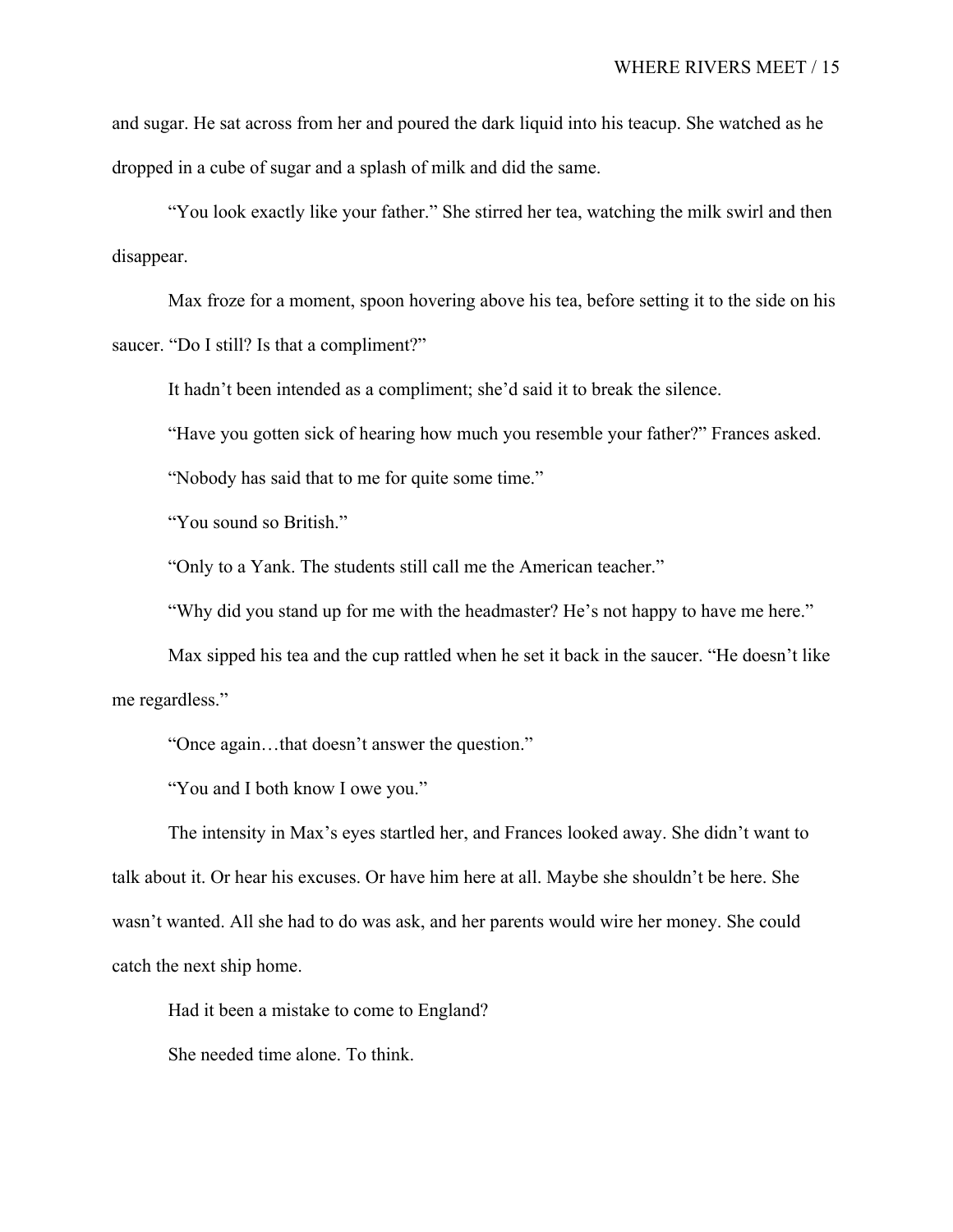To cry.

"Frances." Max reached a hand out to her, but she yanked hers back.

"I don't want you here." She wiped her cheeks with her palm.

"Please. I have to talk to you about—"

She shook her head.

"You can't tell anyone I'm here," Max said.

She looked up from her tea and into his dark eyes.

Of course, he was worried about being found. Why hadn't she realized that earlier? She'd intended to write her brother, Peter. He was a policeman; he'd know what she should do. Then what would happen? Would Scotland Yard arrest Max? Or the Shrewsbury police? Would the sheriff come all the way from Atchison to take him home?

"I can't be found, Frances." Max grabbed her wrist with a clammy hand and held it tight. "I'm a dead man if I'm found. Do you want that on your conscience?"

There was truth in his worries. He'd hang. And he'd deserve it.

"Let go of me." She pulled at her arm. "I won't say anything."

"Thank you, Frances."

She studied the face across the table from her. Max wasn't as handsome as his father, but his face lacked the hardness of the elder Mr. Fahey's face. Frances wished she could be like her friend Nancy and not believe Max capable of such evil. Nancy never wavered from her stance that he was innocent. But the facts were undeniable, and Frances followed logic.

"As you said, if anyone asks, we simply knew each other in school. We weren't friends then. We aren't friends now," Frances said.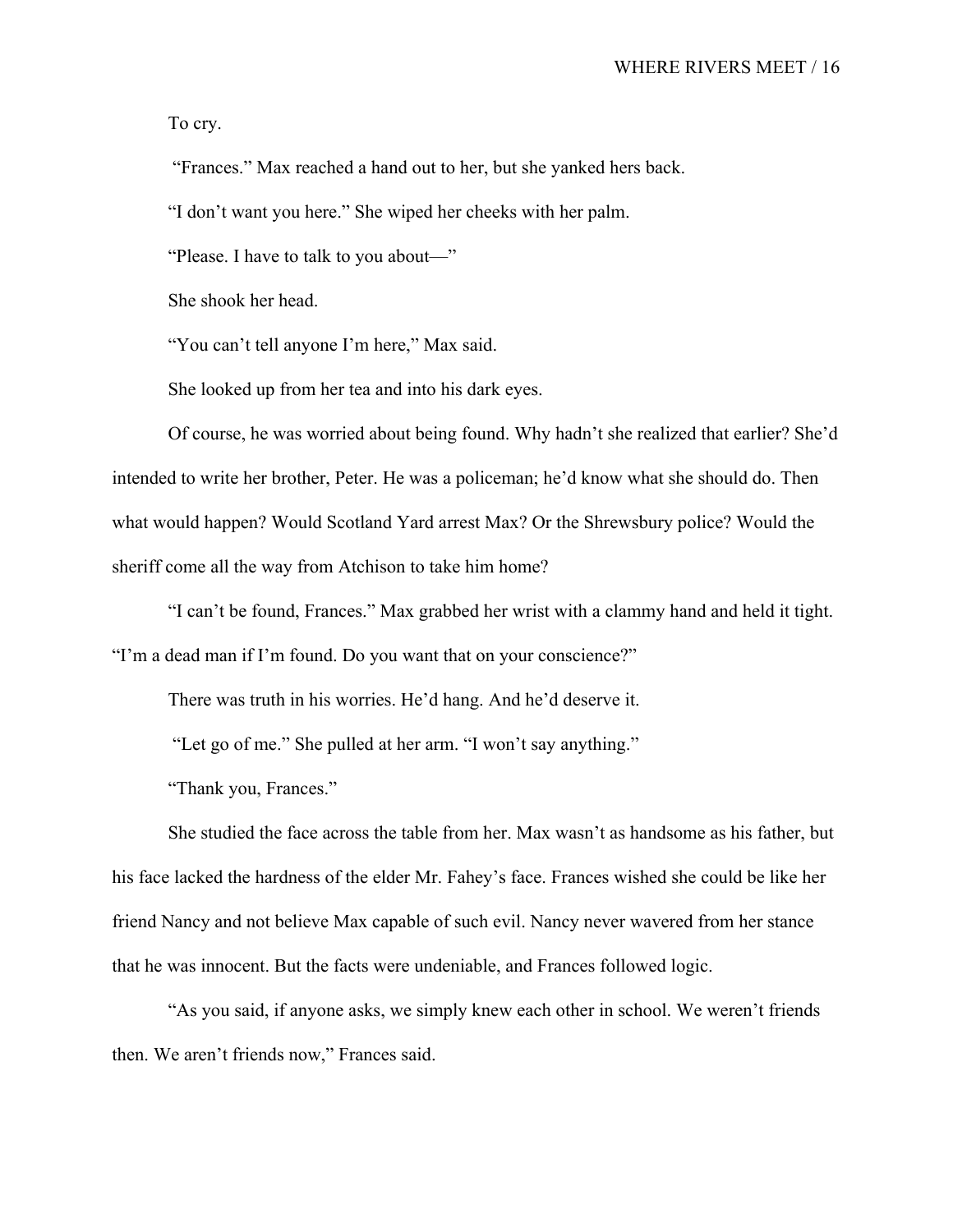He took his teacup and saucer to the sink. She walked to the front door and opened it. She hadn't intended for her hint to be subtle.

"Thank you, Frances. I'm in your debt yet. Again." In one fluid movement he bent down and gave her a chaste kiss on the cheek before leaving.

She shut the door and locked it behind him.

This was madness. How could she keep such a secret? Didn't they arrest people for hiding criminals? She had no intention of going to jail over helping Max Fahey. Peter learned at the police academy that sociopaths could charm anyone. It was their most dangerous characteristic.

All she had done was buy herself some time. Eventually she'd tell Peter she'd found Max but not today.

Frances went to her bedroom and stared at her suitcase lying on the bed. She'd always been excited to unpack when she got someplace new but didn't know if it was worth it. England was supposed to be her home for longer than until Christmas. She pushed the suitcase off the bed then laid down and hugged a pillow to her chest. Max and the headmaster had robbed her day of all its joy. She intended to close her eyes only for a few moments but must've fallen asleep.

Her dreams were of men in the shadows and screaming girls.

#

Max rolled his ball across the Howard-Smith's lawn as Aggie watched and John stood holding the scorecard. The ball stopped short of the jack on the patch of yard they used as a makeshift bowling green. Not terrible, but likely not good enough to beat Aggie, who'd grown up chasing balls and returning them for her father and his friends. The warm September sun only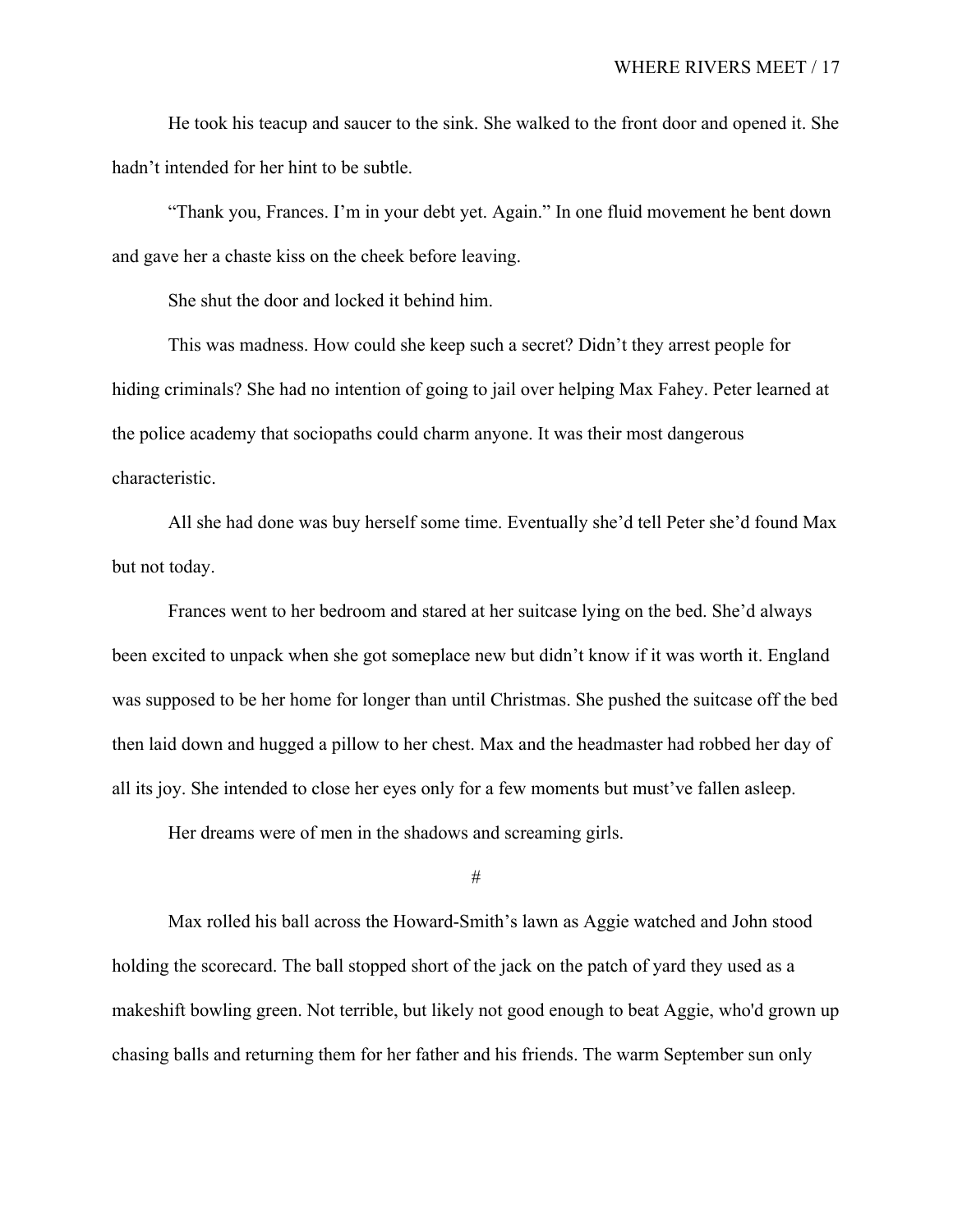added to his sense of surrealness with the day.

"Have you been practicing?" Aggie asked in her baritone voice.

"I've had three whiskey and sodas. Does that count as practice?"

"I'll rap your knuckles for being impudent." Aggie tossed her ball. It rolled across the lawn and stopped next to the jack. "Are you going to tell us about this girl? I've been patiently waiting for you to bring it up."

 "Nothing to tell. A girl I knew in the States. I intervened with Glenfirth so we wouldn't start the year a teacher short again." Max took longer than he needed lining up his bowl before releasing it.

"Don't you try that nonchalant nonsense with me. You haven't said more than a dozen words since you got here."

"Isn't that an improvement? Do I normally talk too much?"

Aggie faced him squarely. "Is she an old flame?"

Max's mouth twitched. Frances was one of the only girls he hadn't chased in school. "If anything, she's an old rival."

Calling Frances a rival didn't do their former relationship justice. It didn't sum up how much energy he'd put in trying to best her in grades. Or how infuriating she'd be smirking at him when he'd gotten in reprimanded for daydreaming in class. Or how much he'd resented her easy, happy life.

Max and John turned to watch Aggie take her turn. The ball rolled to the left of Max's first throw. If Aggie threw her next ball poorly then he'd have a chance.

"You must be eager to hear about your old friends back home," John said.